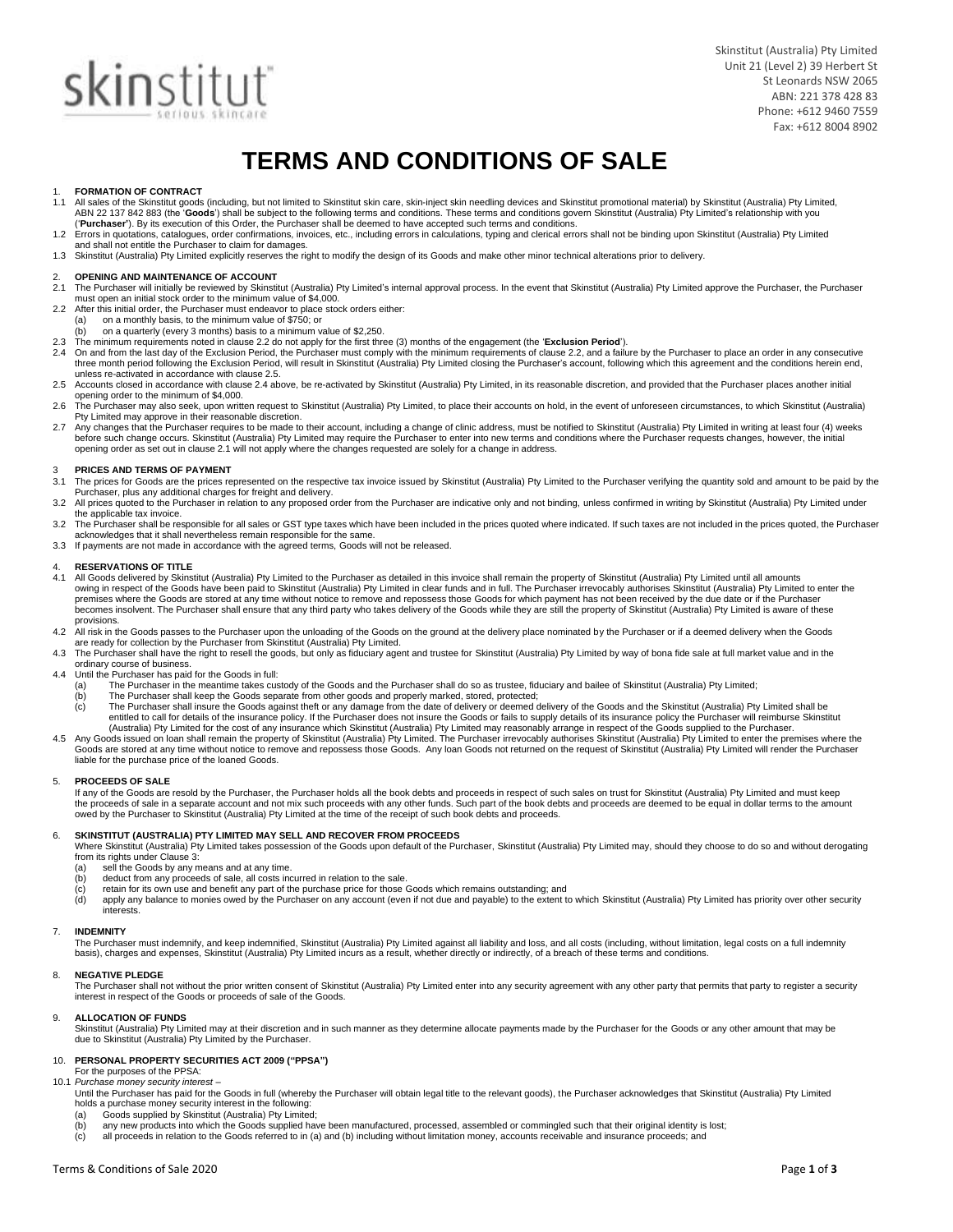## **skin**stitut

Skinstitut (Australia) Pty Limited Unit 21 (Level 2) 39 Herbert St St Leonards NSW 2065 ABN: 221 378 428 83 Phone: +612 9460 7559 Fax: +612 8004 8902

- (d) any products for which any of the Goods referred to in (a) and (b) have been exchanged or traded or that have been acquired in lieu of those goods, as security for the price payable by the Purchaser to Skinstitut (Australia) Pty Limited at any time for the Goods. 10.2 S*ecurity interest –*
- The Purchaser acknowledges that Skinstitut (Australia) Pty Limited also holds a security interest in all of the Goods supplied by Skinstitut (Australia) Pty Limited to the Purchaser under these Terms and Conditions of Sale.

10.3 PURCHASER TO DO ALL NECESSARY FOR "PERFECTION"

- If requested by Skinstitut (Australia) Pty Limited, the Purchaser shall promptly and without undue delay execute any documents, provide all information required in order to complete a Financing Statement (as defined under the PPSA) and comply with any other reasonable requests by Skinstitut (Australia) Pty Limited to ensure that Skinstitut (Australia) Pty Limited's purchase money security interest(s) and general security interest are perfected.
- (b) The Purchaser shall immediately notify Skinstitut (Australia) Pty Limited in writing of any change in the Purchaser's name and shall also provide all information required in order to complete<br>a Financing Change Stateme
- 10.4 PURCHASER WAIVES RIGHT TO RECEIVE VERIFICATION STATEMENT
- The Purchaser waives its right to receive a copy of the verification statement confirming registration of a financing statement or a financing change statement in relation to Skinstitut (Australia) Pty Limited's security interests.
- 10.5 PURCHASER TO PAY ALL REGISTRATION FEES FOR FINANCING STATEMENT
- The Purchaser shall be responsible for all costs, expenses and other charges incurred, expended or payable by Skinstitut (Australia) Pty Limited in relation to the registration of a financing statement or a financing change statement.
- 10.6 OPT-OUT OF ENFORCEMENT PROVISIONS
	- The Purchaser waives its rights under sections 95 (notice of removal of accession), 118 (enforcing security interests in accordance with land law decisions), 121(4) (enforcement of liquid assets), 125 (obligation to dispose of or retain collateral), 128 (secured party may dispose of collateral), 129 (disposal by purchase), 130 (notice of disposal), 132(3)(d) (contents of statement of account<br>after disposal), 132(4) that those provisions do not apply to this Contract or any supply of Goods pursuant to this Contract.

#### 11. **DELIVERY PERIODS AND DATES**

- 11.1 All delivery periods and dates are approximate only and shall impose no obligation or liability upon Skinstitut (Australia) Pty Limited although Skinstitut (Australia) Pty Limited will do the utmost to meet such dates.
- 11.2 The Purchaser shall at no time be entitled to claim for damages for any delay in delivery.

#### 12. **FORCE MAJEURE AND OTHER HINDRANCES**

12.1 Any delay resulting from Acts of God or any other circumstances beyond the control of Skinstitut (Australia) Pty Limited shall entitle Skinstitut (Australia) Pty Limited to extend the delivery periods and Dates by a period equivalent to the delay, plus a reasonable further time, or alternatively entitle Skinstitut (Australia) Pty Limited to rescind any or all unperformed parts of this agreement.<br>Strikes, lock-outs and o (Australia) Pty Limited directly or any of its suppliers.

#### 13. **WARRANTY AND LIMITATION OF LIABILITY**

- 13.1 Skinstitut (Australia) Pty Limited warrants that the Goods supplied are of merchantable quality but, to the extent permissible by law, Skinstitut (Australia) Pty Limited otherwise excludes all<br>conditions and warrantie
- 13.2 To the extent permitted by law, Skinstitut (Australia) Pty Limited liability shall be governed exclusively by the foregoing stipulations. All of the Purchaser's rights not explicitly stated herein including rights for damages – irrespective of all legal foundation – are fully excluded. Subject only to any express exceptions contained in these conditions, Skinstitut (Australia) Pty Limited shall<br>under no circumstances be liabl of or resulting directly or indirectly out of the supply of Goods or services by Skinstitut (Australia) Pty Limited, any breach by Skinstitut (Australia) Pty Limited of any agreements or the negligence<br>of Skinstitut (Austr
- 13.3. To the extent permitted by law, the Purchaser agrees that Skinstitut (Australia) Pty Limited's liability for any defective or damaged Goods, consequential loss or damage suffered by the Purchaser or liability for breach of any express term of these terms, or liability for breach of any statutory condition, is limited to the replacement of the relevant Goods or crediting the Purchaser with<br>an amount equal to the inv

#### 14. **MONEY BACK GUARANTEE**

- 14.1 The Purchaser acknowledges that it has received Skinstitut (Australia) Pty Limited's general Stockist Returns and Refund Policy, and will read such policy in connection with these terms and conditions. In the event of any inconsistencies, the terms of this agreement will prevail.<br>The distingtion provining for all re-saleable Skinstitut skincare Goods purchased on the opening order, 14.2 Skinstitut (Australia)
- 
- unless the agreement is terminated earlier in accordance with clause 2.4.<br>.14.3 Skinstitut (Australia) Pty Limited is not obliged to accept the return of any Goods for credit without prior written agreement and limited to
- 14.4 Goods must be returned in current packaging, original packaging, undamaged and unmarked prior to any refund, at determination which remains at the discretion of Skinstitut (Australia) Pty Limited.
- 14.5 All cost associated with the return of Goods to the nominated Skinstitut (Australia) Pty Limited office shall be borne by the Purchaser.

#### 15. **MARKETING AND SALE OF GOODS BY THE PURCHASER**

- 15.1 The Purchaser is restrained from selling any of the Goods supplied to it by Skinstitut (Australia) Pty Limited over the internet, without obtaining the prior written approval of Skinstitut (Australia)
- Pty Limited, which approval will be granted in the sole and absolute discretion of Skinstitut (Australia) Pty Limited.<br>15.2 Skinstitut (Australia) Pty Limited does not support nor authorise any purchasers to supply or sell
- 15.3 In the event that the Purchaser does sell any of the Goods supplied by Skinstitut (Australia) Pty Limited over the internet, the Purchaser agrees that such Goods are sold as Skinstitut fiduciary<br>and agent and the enti accounts fully to Skinstitut (Australia) Pty Limited for the proceeds of the sale.

#### **16. TERMINATION**

- 16.1 This agreement and the rights and obligations under it will terminate in the event that:
	- (a) the Purchaser has not met the minimum requirements set out in clause 2.4, and Skinstitut (Australia) Pty Limited decides, in its reasonable discretion, not to re-activate the account in accordance with clause 2.5 of these terms, this agreement will be taken to have terminated on and from the date that Skinstitut (Australia) Pty Limited has notified the Purchaser that it will not re-activate the account;
	- (b) Skinstitut (Australia) Pty Limited otherwise decides, in its reasonable discretion, that it no longer wants to supply the Goods to the Purchaser, and has issued the Purchaser with at least one (1) written notice of termination;
	-
	- (c) the Purchaser has requested, by providing at least two (2) months' prior written notice to Skinstitut (Australia) Pty Limited, that it no longer wishes to purchase the Goods;<br>(d) this agreement allows Skinstitut (Austr (e) the Purchaser breaches a term of these terms and conditions and fails to rectify the breach within 14 day<br>(f) either party becomes or trades insolvent, bankrupt, enters into voluntary administration or is wound up.
	-

#### **17 MARKETING AND PROMOTIONAL MATERIALS**

17.1 Skinstitut (Australia) Pty Limited may supply the Purchaser with marketing and promotional materials (including but not limited to logos, images and other materials, be they physical or<br>electronic) relating to the Goo materials to Skinstitut (Australia) Pty Limited immediately upon receipt of notice to that effect.

#### 18. **PERSONAL INFORMATION**

- 18.1 Any personal information, including personal financial information, that is collected, used or disclosed by Skinstitut (Australia) Pty Limited for the purposes of the sale or supply of Goods to the bered, used or disc
	- (a) for the purposes of meeting Skinstitut (Australia) Pty Limited obligations under these term<br>(b) to respond to any queries that the Purchaser may have;<br>(c) to recover any Goods or money owing to Skinstitut (Australia) P
	-
	- (b) to respond to any queries that the Purchaser may have;<br>(c) to recover any Goods or money owing to Skinstitut (Australia) Pty Limited;<br>(d) in accordance with the privacy policy of Skinstitut (Australia) Pty Limited; or<br>
	-
	-